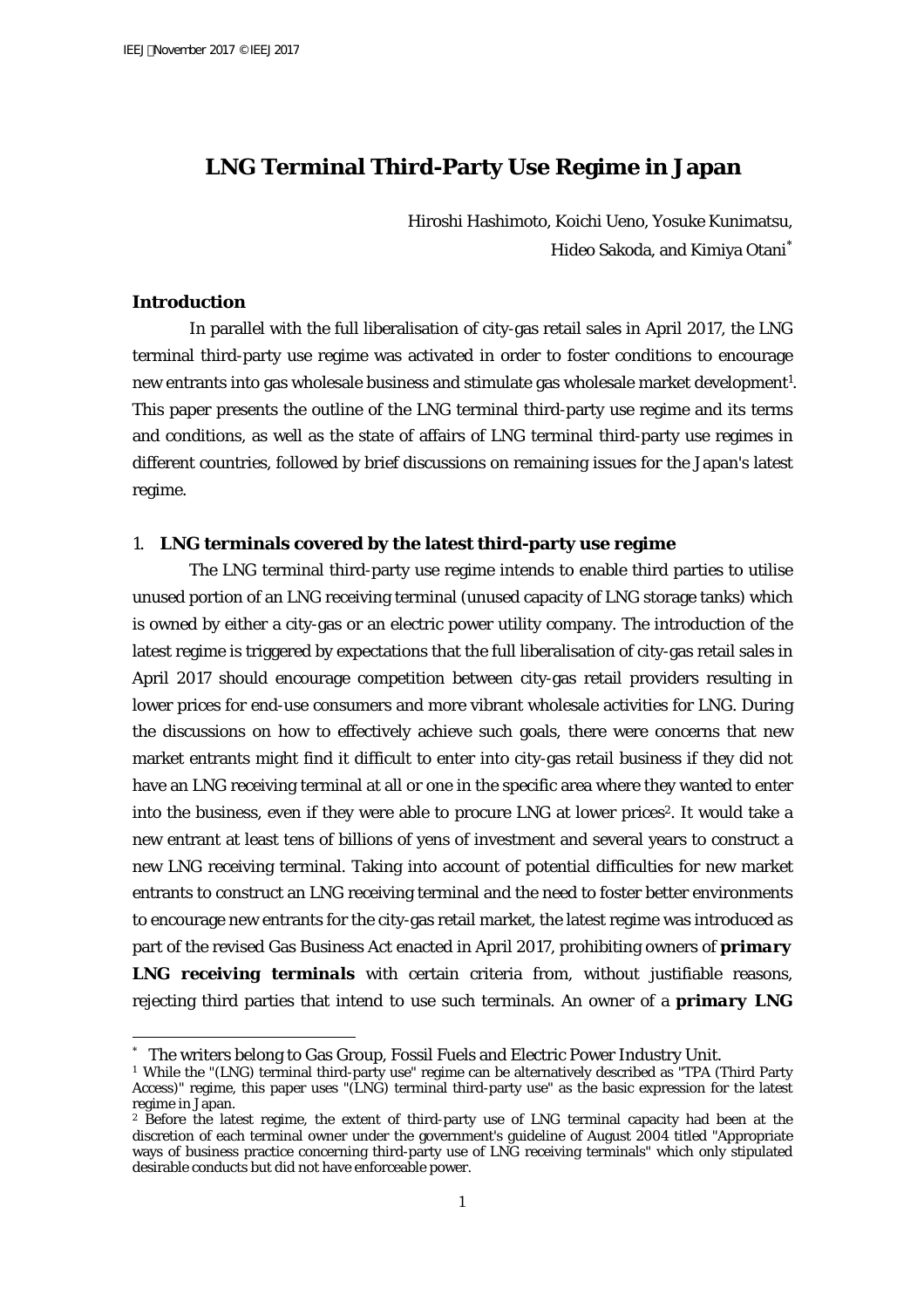*receiving terminal* should notify the Minister of Economy and Industry of its intention to operate such a terminal in accordance with the revised Gas Business Act (Articles 2 and 86), whereas a *primary LNG receiving terminal* is a facility where LNG transported from overseas aboard a large-scale ocean-going LNG tanker is unloaded, stored, regasified and sent out via pipeline to end-use market according to consuming demand<sup>3</sup>.

An LNG terminal owner who, as an entity, has gross tank capacity of 200,000 kilo litter (kl) or more at its *primary LNG receiving terminal* sites and effectively and substantially operate and control the regasification and processing business shall be covered by the latest third-party use regime. That means not only city-gas companies who own *primary LNG receiving terminals* but also electric power utility companies and petroleum companies, and others, who own *primary LNG receiving terminals* and can conduct regasification and processing business shall also be covered by the latest third-party use regime.

While those *primary LNG receiving terminals* covered by the latest third-party use regime are listed in the *Note 2* at the bottom of this paper, among primary LNG receiving terminals owned by city-gas utility companies, only six operators are regulated by the latest LNG terminal third-party use regime as the only six companies have 200,000 kl or more tank capacity as an entity basis<sup>4</sup>. However, Hatsukaichi (Owned by Hiroshima Gas), Sendai (Sendai City Gas Bureau), Sakaide (Shikoku Electric Power, Cosmo Oil, and Shikoku Gas), Nagasaki (Saibu Gas), and Kagoshima (Nihon Gas) primary LNG receiving terminals have been excluded from the latest LNG terminal third-party use regime and are deemed to make voluntary efforts to make their terminal capacity available to third-party use, as their tank capacity is well below the 200,000 kN thresholding terminals owned by electric power utility companies that are exclusively used to provide thermal power fuel and cannot send out gas via pipeline have also been excluded from the latest LNG terminal third-party use regime. Those are Sendai (Owned by Tohoku Electric Power), Joetsu (Chubu Electric Power), Yanai (Chugoku Electric Power) terminals<sup>5</sup>. Those operating entities of terminals owned by multiple companies have been allowed to act as a terminal owner in conjunction with the original owners of the entities, when the entity is an effective operator of regasification and processing business at the site.

<sup>3</sup> A primary LNG receiving terminal may ship out LNG to a secondary LNG receiving terminal or a satellite LNG terminal via coastal LNG carrier ship or LNG carrier truck, as well as send out regasified LNG via pipeline.

<sup>4</sup> The six companies include Hokkaido Gas, Tokyo Gas, Shizuoka Gas, Toho Gas, Osaka Gas, and Saibu Gas.

<sup>&</sup>lt;sup>5</sup> When in the future the terminal is connected with pipelines, it may be covered by the latest LNG terminal third-party use regime.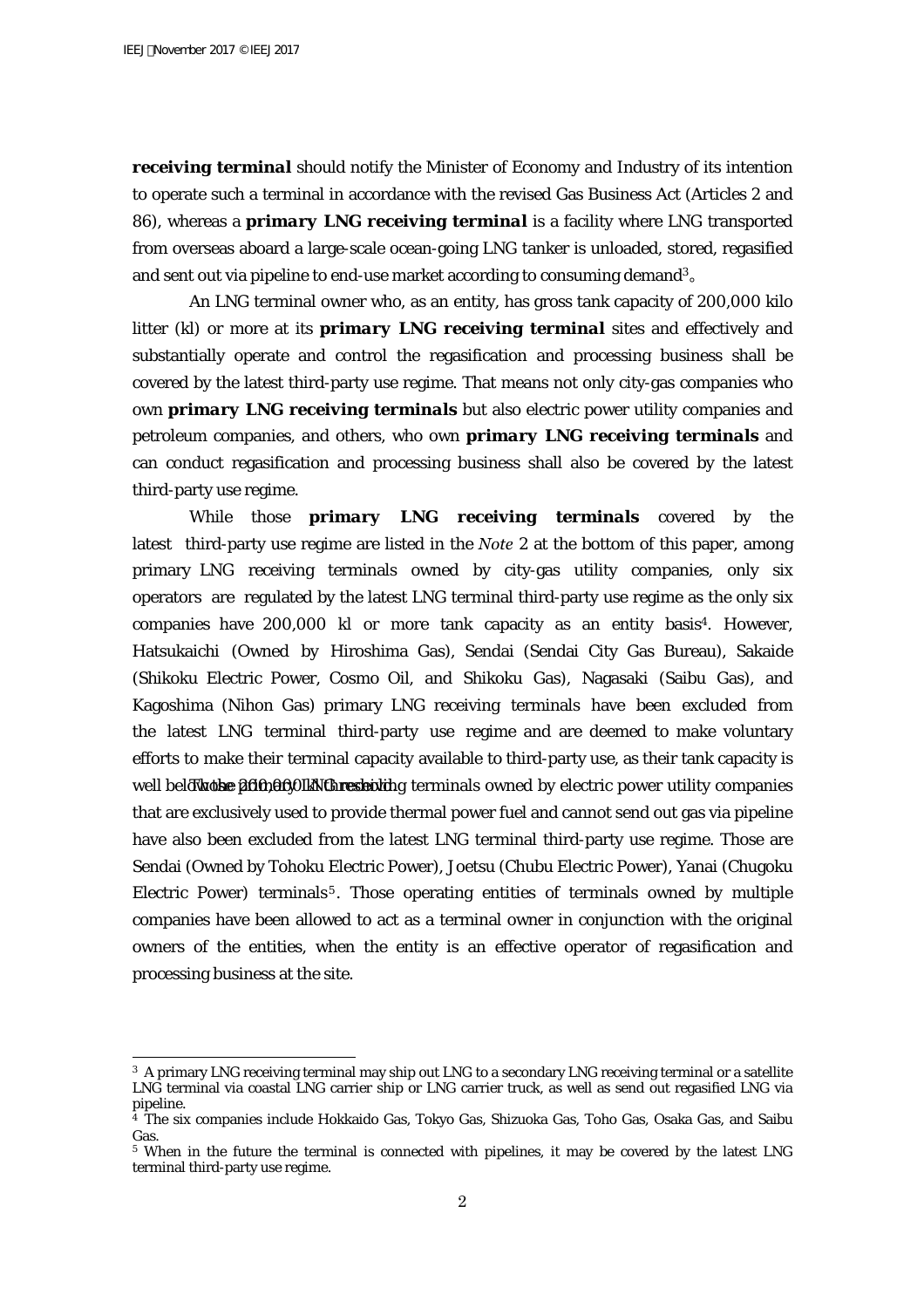# 2 **Terms and conditions to accept, limit and reject third-party use**

The revised Gas Business Act requires the LNG terminal operators covered by the regime to submit and publish the terms and conditions for the third-party use, including calculation of the fees for use, as a package of terms and conditions (Article 89). The Act further stipulates that if the authorities find the terms and conditions inappropriate, the authorities could order the LNG terminal operators to revise the terms and conditions. In accordance with the revised Gas Business Act, each of the LNG terminal operators covered by the third-party use regime has already established and published a package of terms and conditions on its website and other communication means.

While the published terms and conditions may contain subtle differences between the LNG terminal operators, they mostly carry common items. Items to be published in the package of terms and conditions are categorised into the following two: (1) those concerning to acceptance of third-party use applications; and (2) those concerning to limitation and rejection of third-party use applications. With regard to the acceptance, the following conditions are listed:

- The third-party user should use such capacity within the spare capacity that the LNG terminal operator has without disrupting operations of the terminal;
- The relevant parties should agree on the annual program of receiving, send-out, and shipping of LNG cargoes;
- The third-party user should be able to conduct stable procurement and offtake of the relevant volumes;
- LNG qualities should be within the specified range;
- The relevant operations (receiving, storing and regasification of the LNG volumes) should be carried out by the LNG terminal operator;
- LNG carrier ships should be compatible with the relevant terminal so that unloading operations can be carried out safely and smoothly; and
- The third-party user should be responsible for coordination with other relevant parties, including applications to the government authorities.

With regard to the limitation and rejection, the following conditions are listed:

- When it is deemed necessary to maintain safety;
- When there is an irresistible force, including a natural disaster;
- When there is any malfunction or repair of the relevant facilities;
- When any impacts on other terminal users are anticipated;
- When it is required by law or a request from the government authority;
- When there is any incident that should prevent the LNG terminal operator from carrying out the relevant operation for the third-party user;
- When the third-party user does not fulfil its payment obligation for the third-party use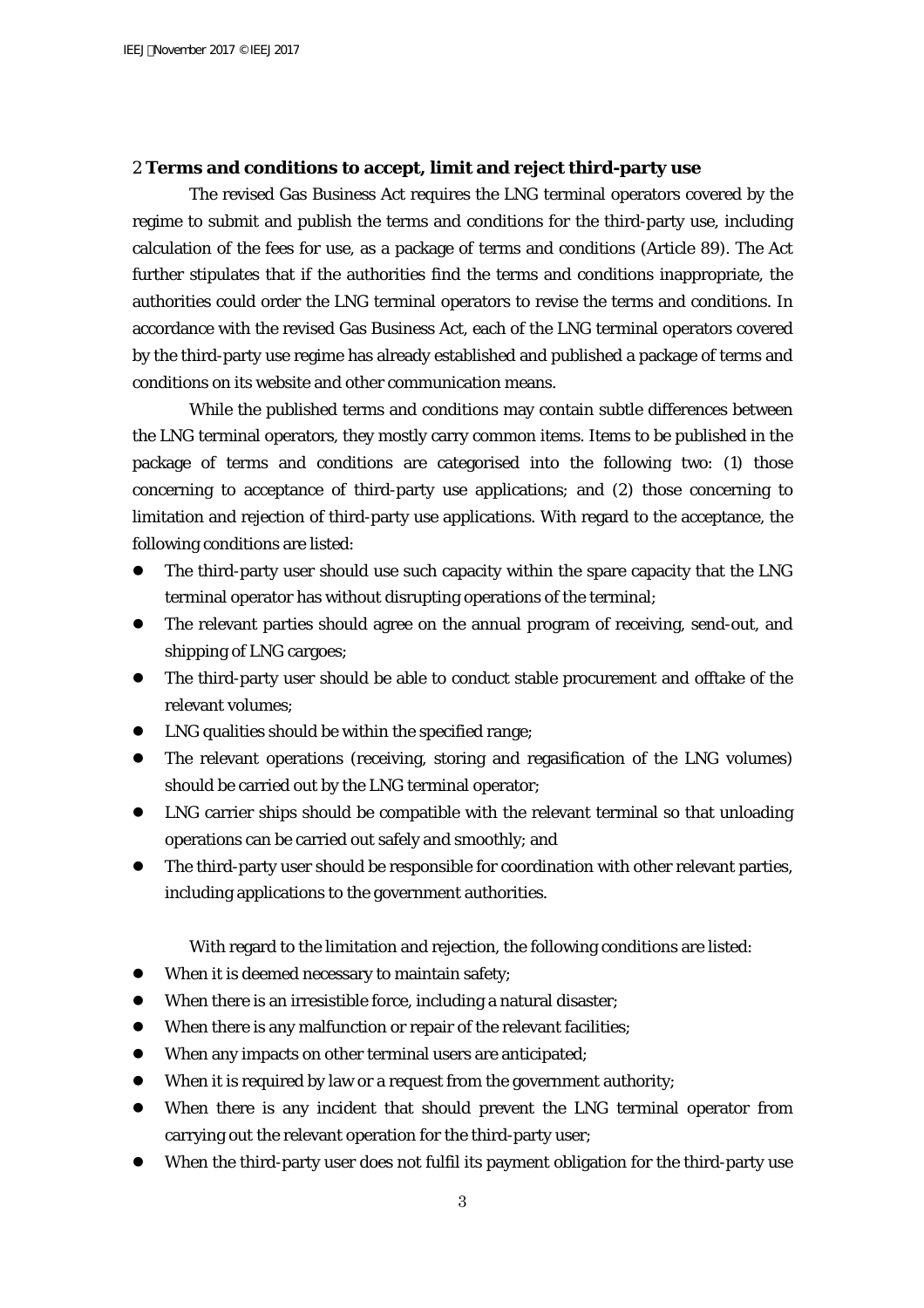by the stipulated date; and

When there is any default regarding the relevant third-party use contract obligation.

While the LNG terminal third-party use regime prohibits owners of *primary LNG*  **receiving terminals** with certain criteria from, without justifiable reasons, rejecting third parties that intend to use such terminals, such justifiable reasons are listed above as conditions for the limitation and rejection. When the LNG terminal operator rejects the third-party use based on one of the above reasons, the LNG terminal operator should have the onus of proof. *The Agency for Natural Resources and Energy* and *the Electricity and Gas Market Surveillance Commission* have responsibility to monitor such activities.

# **2-1 Tolling fees for the third-party LNG terminal use**

Fees for the third-party use that the LNG terminal operator should charge on the relevant third-party user should be "identical fees for the identical conditions". That means when the LNG terminal third-party use period and ways the LNG terminal is used are identical, identical fees should be charged, and this principle should be applicable to the relevant third-party user, as well as to the retail business unit of the terminal owner company. *The Agency for Natural Resources and Energy* and *the Electricity and Gas Market Surveillance Commission* have responsibility to ask the LNG terminal operator to provide information with regard to actual application of this principle of "identical fees for the identical conditions" to the LNG terminal third-party use and make an objective assessment. As it is not appropriate for the LNG terminal third-party user to have access to information regarding detailed costs of the LNG terminal which may be a competitor against the third-party user, the terms and conditions for the third-party use which the terminal operator should publish should not have to include details of operational costs for the calculation of fees for the third-party use but only should include main indicators for the calculation of fees.

Items referred in the calculation of fees for the third-party use of the LNG terminal are the following five:

- (1) Costs related to investigations necessary before the use;
- (2) Costs related to the actual third-party use;
- (3) Costs related to compensation;
- (4) Costs related to facility works; and
- (5) Other related costs.

Detailed explanations for them are described in the terms and conditions by the individual terminal operators. The terminal operators use these items in their calculation of fees, mostly volume-based, although some terminal operators use fixed fees in parallel.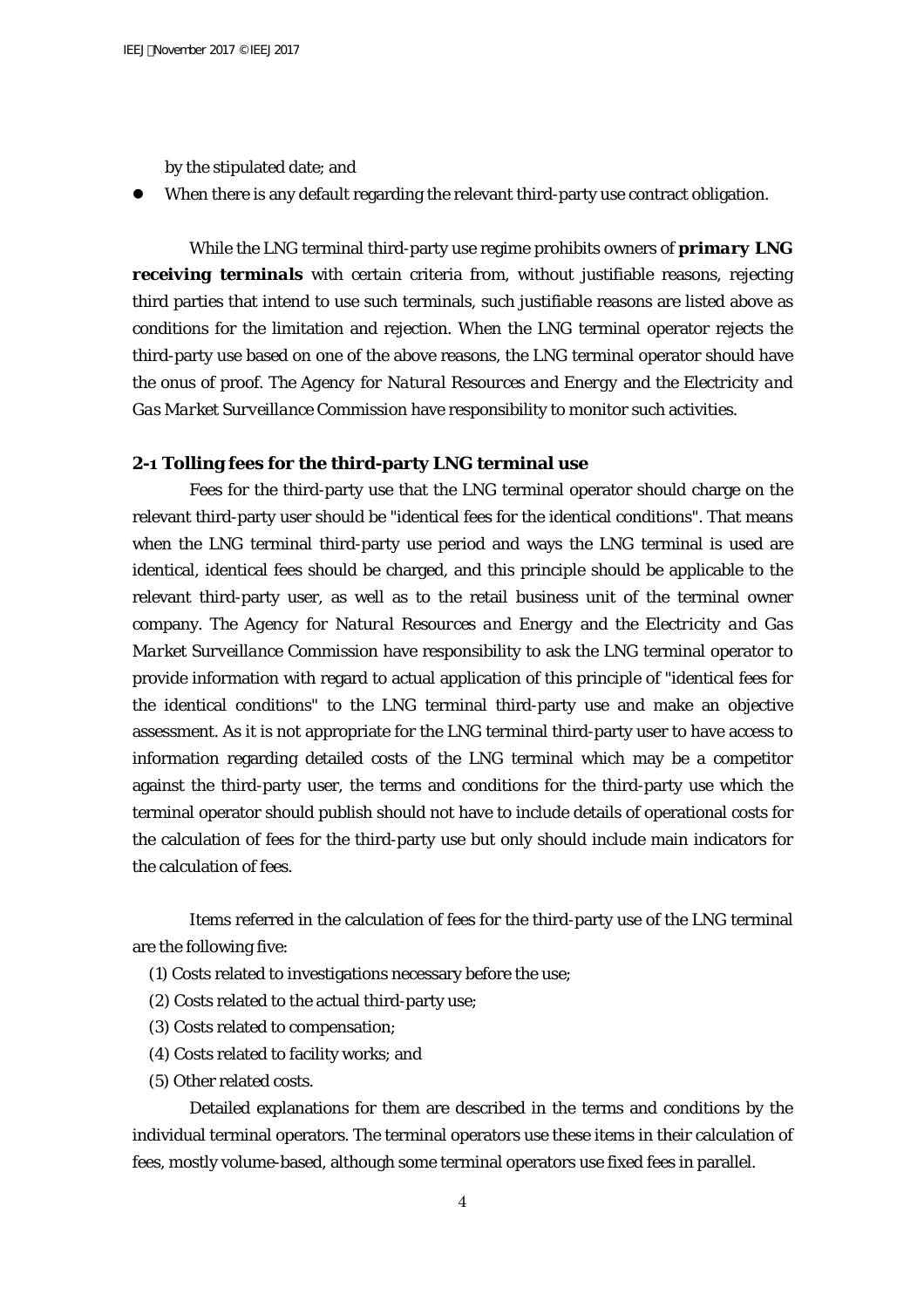# **3. Basic procedure of the third-party use**

Timing of the LNG terminal third-party use application may differ between the LNG terminal operators. A typical example of the procedure of the LNG terminal third-party use is described in the following figure (Figure 1). When a third-party wants to use an LNG terminal, the third-party should submit an application to the LNG terminal operator to investigate the acceptability of the use.

#### **Figure 1 Procedure of the LNG terminal third-party use**

(1) Application by a potential LNG terminal third-party user

A willing third-party user should apply for consideration of use of the terminal to the relevant LNG terminal operator by the date specified by the relevant terminal operator during the fiscal year preceding the year of actual planned use of the terminal, which may vary between terminals from the end of May to the end of November, or any date in some cases.

(2) Notification of the outcome of consideration

The relevant LNG terminal operator should within three months of receipt of the application (in most case within three months, in some cases within one to two months depending on terminals or different conditions, and by the end of February of the preceding fiscal year in some cases), notify the applicant of the outcome of consideration.

(3) Detailed negotiations on terms and conditions of use

Immediately after the application is accepted, detailed terms and conditions should be negotiated.

- (4) Agreement on the basic agreement
- (5) Agreement on the annual delivery and offtake programme
- (6) Agreement on the annual contract

Most LNG terminal operators stipulate that a use period starts in April and ends in March for one year, although some LNG terminal operators may accept multi-month use.

(7) Commencement of the third-party use

(Source) Institute of Energy Economics, Japan

### **4. Difficult issues surrounding the third-party use regime**

# **4-1 Ensuring sufficient sales volumes (or gas demand)**

First of all to make the LNG terminal third-party use regime work, a critical issue is whether the potential LNG terminal third-party user could secure sufficient sales volumes (or gas demand) to underpin the terminal use. A typical LNG carrier ship can transport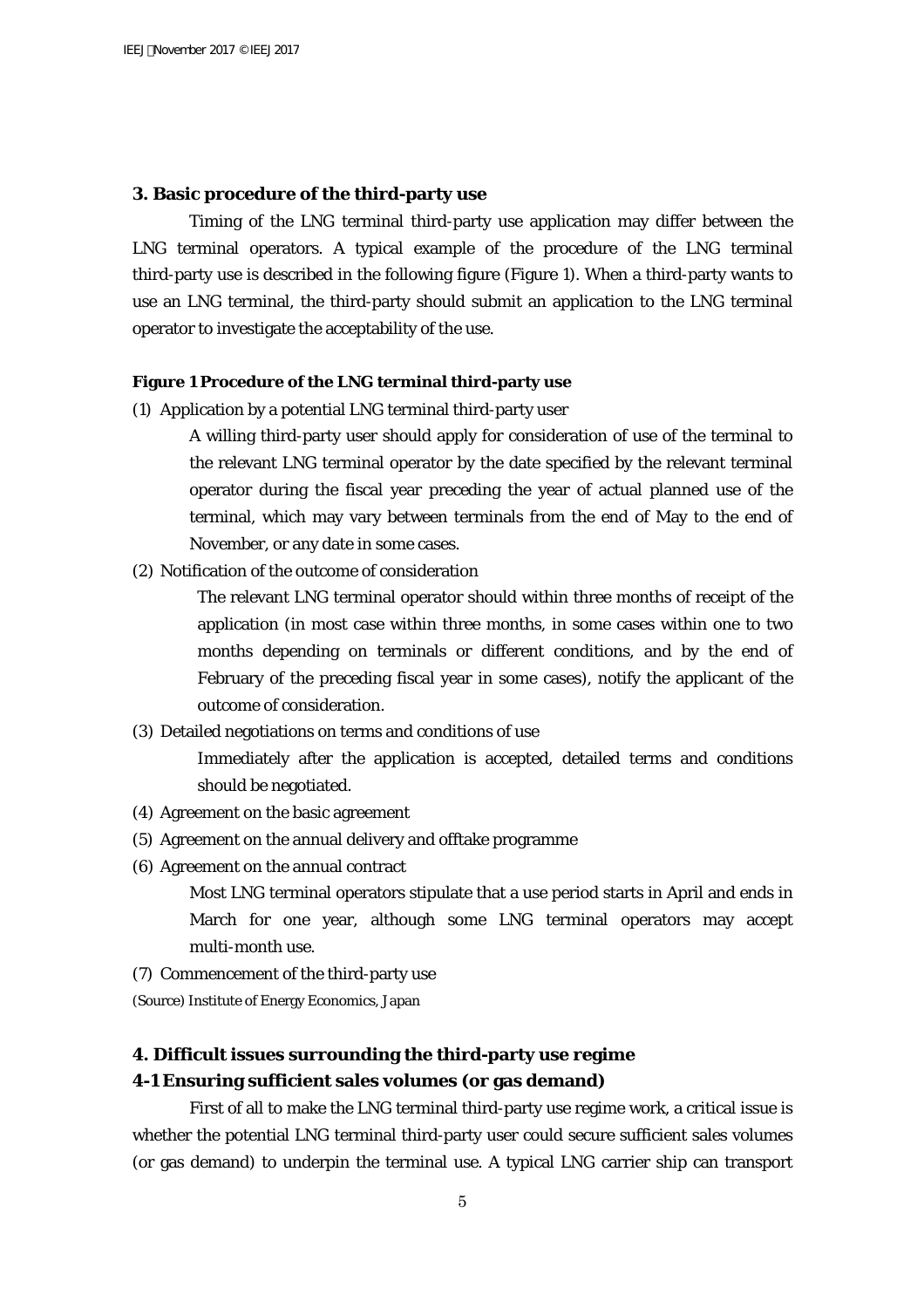approximately 60,000 tonnes of LNG, which is equivalent to gas used by 200,000 homes annually. As under the LNG terminal third-party use regime the potential user must agree with the terminal operator on the annual delivery and offtake program during the fiscal year preceding the applied terminal use, the terminal user should ensure by that time that it would be able to secure sufficient sales volumes (or gas demand) equivalent to 60,000 tonnes of LNG.

Assuming the minimum 60,000 tonnes of gas (or LNG) sales volumes, it would be realistic to include power and industrial sectors as sales outlets, not restricting to residential gas sales. However, most of already operational and planned gas-fired power plants have already secured LNG as fuel sources. As for the industrial gas sales, as city-gas and electric power companies have been fiercely competing against each other, it would be difficult to secure new gas sales outlets. It is stipulated that if the LNG terminal third-party user fails to secure sufficient sales outlets resulting in left-over LNG volumes in the storage tanks a penalty should be assessed or the third-party LNG terminal user should take care of the left-over LNG volumes without wasting time. Details of such arrangements should be agreed upon in the contract between the terminal operator and the third-party terminal user. As it is expected to be difficult for the third-party terminal user alone to take care of the left-over LNG volumes, a penalty is most likely assessed in such cases.

# **4-2 Scope of spare capacity**

Another critical question is whether there will be physical spare capacity. Owners of those LNG terminals covered by the third-party use regime are mostly city-gas and electric power companies. City-gas and electric power companies typically have peak demand in winter and summer respectively. Depending on sales outlets of the LNG terminal third-party user, the period when the third-party terminal user wants to use the terminal could overlap with the period when the terminal does not have spare capacity. Unlike other regions in the world with ample pipeline and storage facility networks, Japan in general does not have physical infrastructure capacity surrounding LNG terminals, limiting periods when spare capacity is available to third-party terminal users.

Another related question is how the scope of spare capacity is adjusted with the encouraged use of short-term and spot purchases. While the third-party user is expected to procure LNG under short-term contracts or spot arrangements, the LNG terminal operator may well consider spot procurements depending on the spot LNG market conditions. In that sense there is an additional question how such potential additional opportunistic spot procurements should be incorporated into the annual capacity use programme to be published during the preceding fiscal year. As the LNG terminal operator is allowed to publish the expected spare storage capacity in the form of illustration exemplified in the Figure 2, the scope of spare capacity is not strictly decided.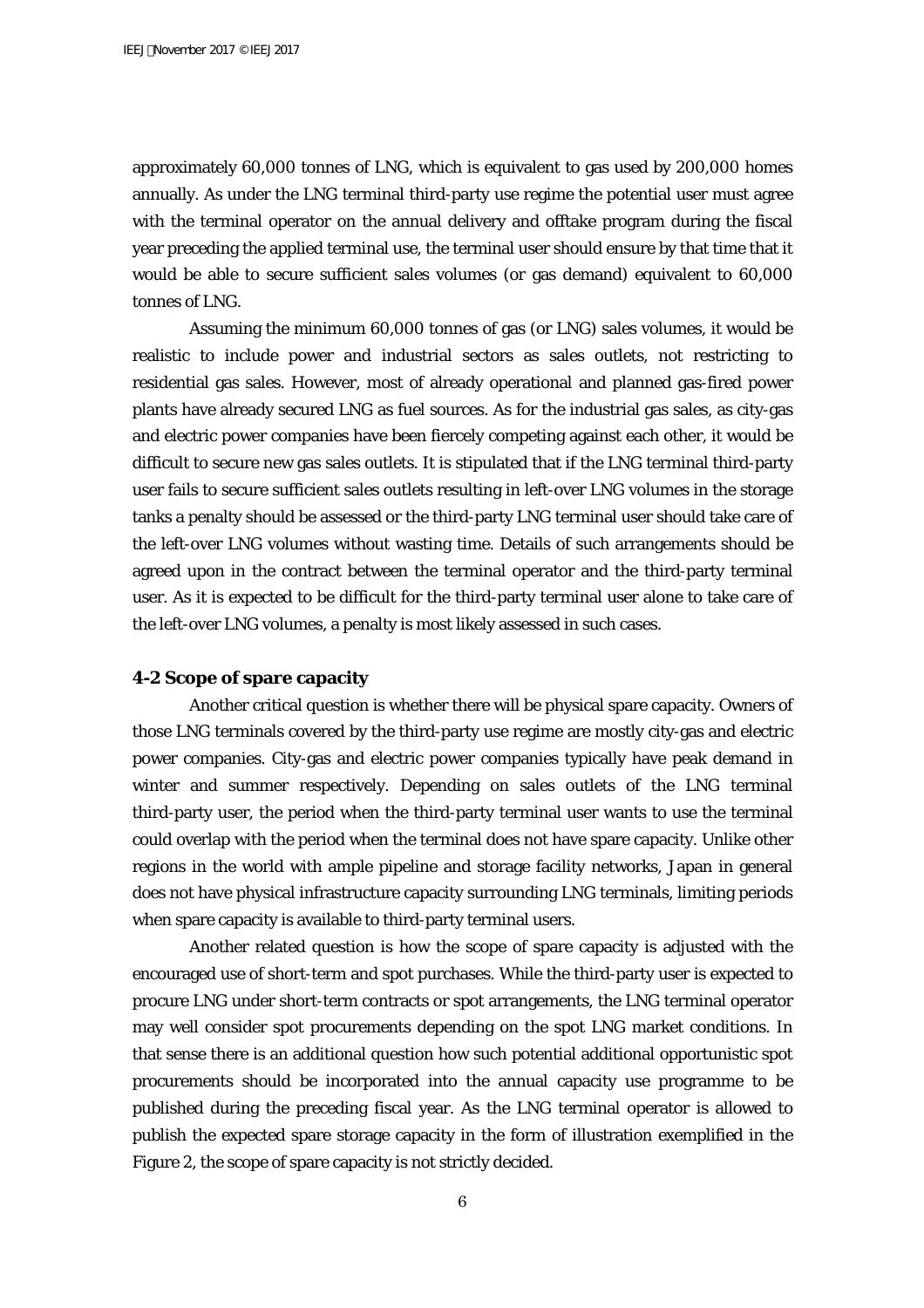

#### **Figure-2 Illustration of spare storage capacity**

(Source) #32 Session Gas System Reform Sub Committee (24 May 2016)

Some observers expect that LNG terminals owned by electric power companies will have more spare capacity as more reactors restart and more renewable energy capacity is introduced, reducing the need for imported LNG for their own power generation. However, even when electric power companies decrease use of LNG for power generation, many of the companies have long-term purchase contracts for LNG and ability to procure LNG in large volumes. As the companies could divert LNG to their own industrial and residential gas sales as well as wholesale of gas taking advantage of the large volume procurement, physical spare capacity of their facilities may not necessarily increase. There is also uncertainty over how much nuclear capacity will be reactivated and how much renewable capacity will be introduced in the future, as well as the resulting spare capacity of LNG terminals. Hence, potential LNG terminal third-party users should carefully watch how electric power companies assess their spare capacity at the terminals.

#### **4-3 Long-term use of capacity by third-party users**

There are also issues related to long-term use of capacity by third-party terminal users. Under the current LNG terminal third-party use regime, the terminal operator reserves the right to shorten the term of use or reject the use with regard to long-term use for which the terminal operator cannot certainly assess spare capacity during the requested period. If an LNG terminal third-party user with multi-year downstream gas sales commitment is not guaranteed the continued use of the terminal, the user must assume a significant risk. If a potential third-party user cannot reasonably assume continuous use of the terminal for multiple years, it could cause significant difficulties in considering the use. Some areas in the country do not have multiple LNG receiving terminals covered by the third-party use regime, or terminals are not connected with the pipeline networks, causing rejections of the use by the terminal operators or fewer alternatives in case of no availability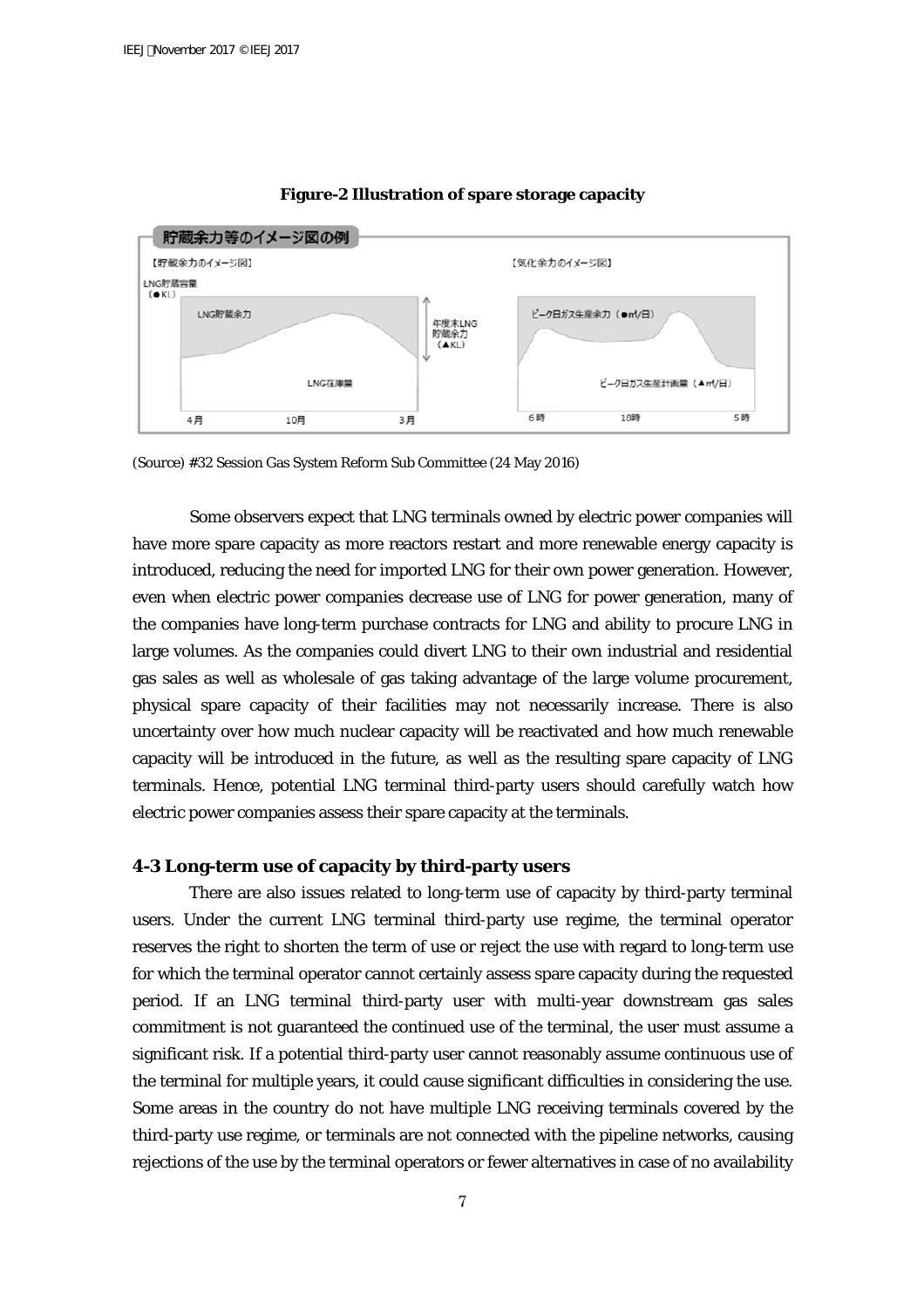of the terminal capacity. Even if LNG can be alternatively procured by LNG trucks, the smaller-scale procurement could inevitably lead to higher procurement costs.

# **5. Precedents of third-party LNG terminal use in Europe and the United States**

Practices of third-party use of LNG receiving terminals started in Europe and the United States in the 1990s, much earlier than Japan. Structures of the natural gas industry are different between those three regions. Europe and the United States do not depend on imports of gas or LNG so heavily as Japan as they produce much natural gas within their respective regions. Although they also import natural gas as Japan does, most of their imports come via pipeline instead of in the form of LNG and the roles of LNG terminals are different from those in Japan. As both Europe and the United States have established well-connected gas storage and pipeline networks, it is easier to store imported gas for a certain period and manage supply and demand balances than it is in Japan. The following sub-sections look at the LNG terminal third-party use regimes in Europe and the United States where liberalisation of the gas industry is considered to be more advanced than in Japan.

### **5-1 Europe (European Union)**

Among European countries, third-party use of LNG terminals were first introduced in Spain in 1996 by *Royal Decree 2033*, requiring regulated third-party access to pipelines and LNG terminals. *The First EU Gas Directive* in 1998 expanded application of TPA throughout the EU. Before then there had been no rules on TPA to LNG terminals and gas supply infrastructure facilities had been owned by vertically-integrated companies in respective countries.

*The First EU Gas Directive* required member countries to choose either Regulated-TPA or Negotiated-TPA. However, as third-party use did not advance in many of the member countries under *the First EU Gas Directive*, *the Second EU Gas Directive* in 2003 did not allow negotiated TPA but principally required regulated TPA. On the other hand national governments were allowed to exempt LNG terminals that had not been built for a certain period of time (20 - 25 years) from regulated TPA, in order to encourage new infrastructure investment. This exemption rule was also passed on to *the Third EU Gas Directive* in 2009. Hence the European LNG receiving terminals are either subject to regulated TPA which is regulated by the European Commission and national regulatory authorities to be opened up to third-party users, or exempted from open-access rules with certain criteria. In accordance with this exemption rules, all of the LNG terminals built after 2000 have been exempted from regulated TPA in Northwest Europe which is considered to be advanced in gas business liberalisation. Even if an LNG terminal is exempted from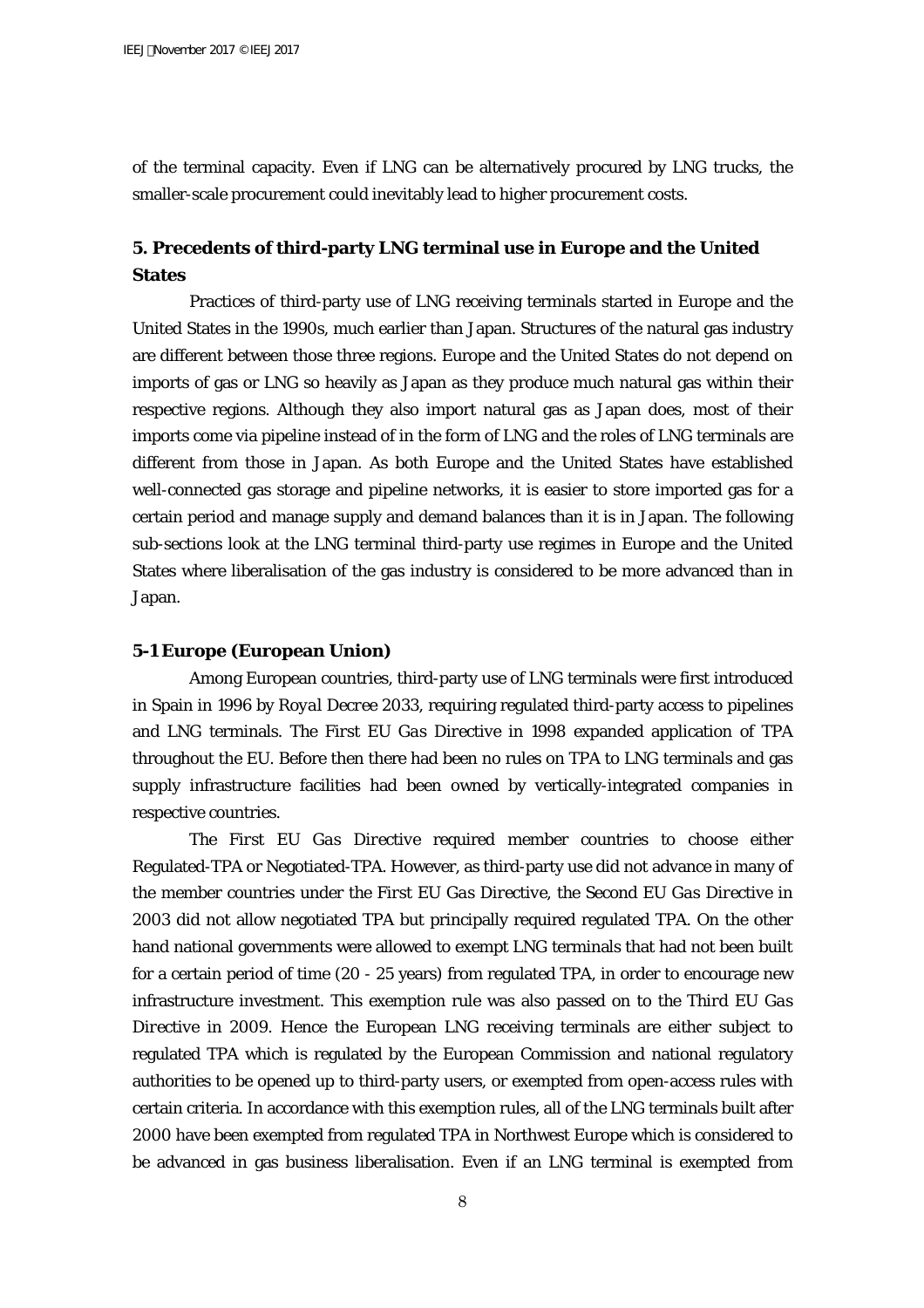regulated TPA, *UIOLI (Use-It-Or-Lose-It)* rules<sup>6</sup> have been applicable to keep primary capacity users from hoarding the relevant capacity and facilitate secondary capacity use. However, in realty, such secondary capacity is rarely utilised.

### **5-2 The United States**

In order to foster more competition in the gas industry, *the Federal Energy Regulatory Commission (FERC)* enacted *the Order 636* in 1992, requiring interstate pipelines to offer third-party transportation services. LNG receiving terminals were also treated in the same manner as interstate pipelines and were subject to the third-party services rules.

However, when FERC provisionally approved Dynegy's plans to build an LNG receiving terminal in Hackberry, Louisiana in December 2002, the LNG terminal was exempted from the existing third-party access regulations and was left to bi-lateral negotiation between relevant parties for its operation. *The Hackberry Decision* was subsequently applied to newly built LNG terminals to be exempted from the third-party access regulations. Ultimately *the National Energy Policy Act (NEPA) 2005* stipulated that LNG receiving terminals to be built by 2014 should be exempted from third-party use regime7.

Judging from the developments, while third-party use regimes for LNG receiving terminals may be deemed as important ones to advance liberalisation in the gas industry, uniform application of the regimes are clearly recognised as discouraging new investment.

# **6. Conclusions**

 $\overline{a}$ 

As described in the terms and conditions of third-party use by the LNG terminal operators, the third-party use services are now available to those potential LNG terminal users albeit various use conditions. However, there are still hurdles and challenges to overcome before they actually receive and market LNG and regasified gas at the terminals including securing downstream demand, adjusting overlaps of peak demand with terminal operators, coping with lack of gas storage and pipeline capacity, and securing assurance for multi-year use. As of October 2017, many of new entrants into city-gas retail business are electric power companies who have their own LNG receiving terminals, or those LPG companies who partner with such electric power companies, and they can procure gas without taking advantage of the third-party use of LNG terminals.

In Europe and the United States, various regulatory initiatives were introduced to promote third-party use of LNG terminals from the 1990s. Since then the trend has turned

<sup>6</sup> When a primary capacity holder does not use the capacity, the holder should offer the capacity to the market.

<sup>7</sup> While effective from 2015, FERC has discretion whether or not it will apply *the Hackberry Decision* to new applications, no new application has been made for a new LNG receiving terminal.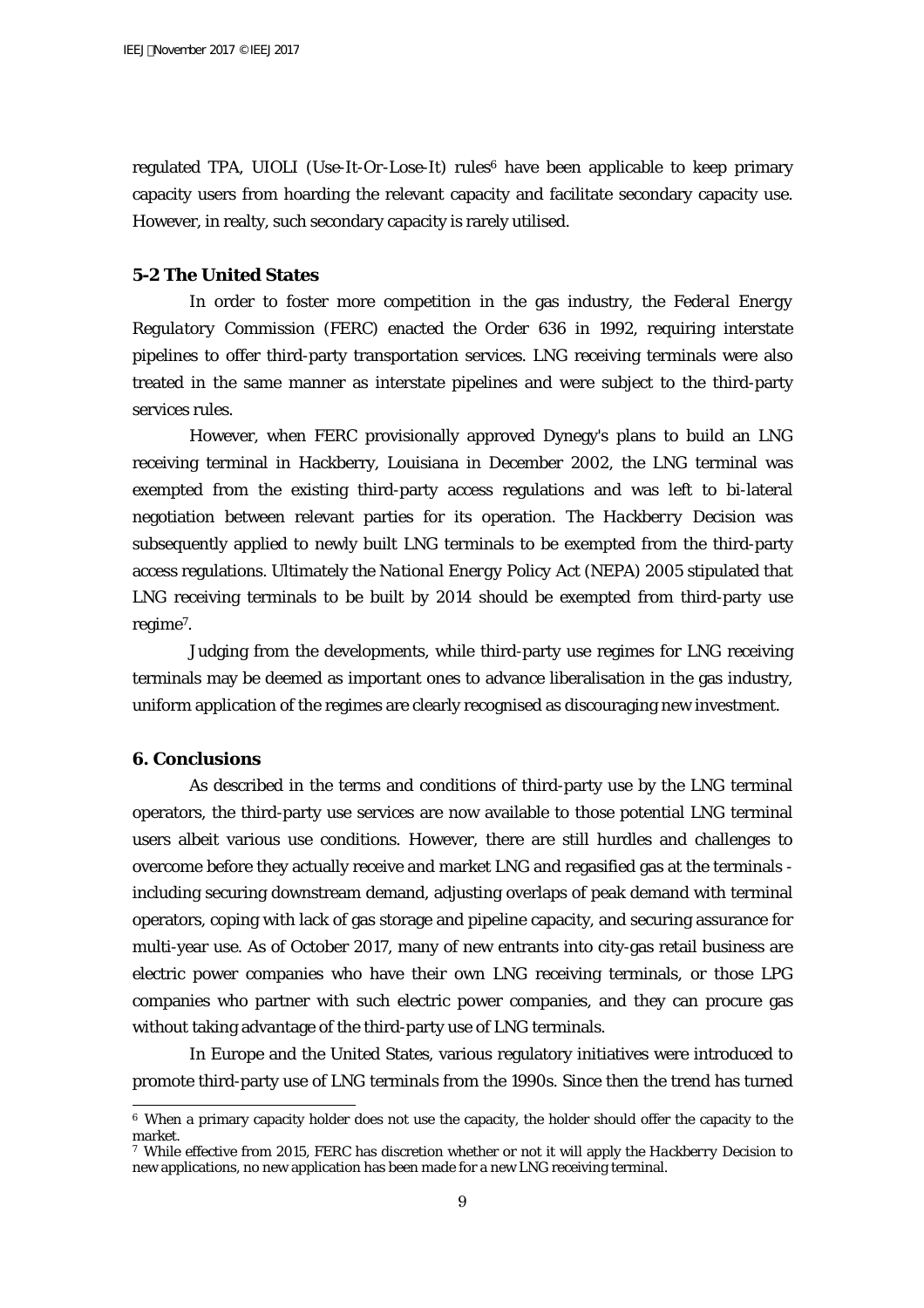back into exemption of new LNG terminals from third-party use due to concerns of disincentives to investment in terminals. Even after secondary capacity utilisation rules for unused capacity at the exempted terminals have been introduced, such secondary utilisation has been rarely realised.

Taking into account of the above-mentioned state, parties should not stick only to third-party use of LNG terminals but also to embark on infrastructure development including pipelines and storage facilities, as well as to make LNG procurement conditions more flexible by squeezing out destination restrictions, in order to gas wholesale activities more active. In addition, industry players should be able to make arrangements to exchange capacity slots and commodities between them to optimise the use of infrastructure, instead of solely relying on the third-party use regulations.

### **Note 1 Terms and conditions for third-party use of LNG terminals**

- Article 89 An LNG terminal operator should stipulate and file with the Minister of Economy, Trade and Industry, terms and conditions, including fees, for third-party use of its LNG terminals (Services provided by the relevant LNG terminal operator, in accordance with request by the relevant third party, to process gas from liquefied gas owned by the relevant third party through the liquefied gas storage and related facilities owned by the relevant terminal operator) pursuant to relevant orders by the Ministry Economy, Trade and Industry. When the LNG terminal operator wants to modify or change the relevant terms and conditions, the LNG terminal operator should follow the same procedure as initial instalment of the terms and conditions.
- 2 An LNG terminal operator must not offer third-party use services with terms and conditions that are not included in those filed pursuant to the preceding section of this article. However, this section should not apply to special cases where the relevant terms and conditions are not applicable and third-party use services are provided in accordance with terms and conditions including service fees that the Minister of Economy, Trade and Industry has approved.
- 3 The Minister of Economy, Trade and Industry reserves the authority to order an LNG terminal operator to revise the terms and conditions for third-party use of its LNG terminals in a certain period of time, if any of the following conditions are not met in the terms and conditions:
	- 1) The relevant potential LNG terminal third-party user is not expected to foresee significant difficulties in utilising services pursuant to the provisions in Section 1 of this article;
		- 2) Calculations of fees are appropriately and clearly stipulated; and
		- 3) No discriminatory treatment is made against specific parties.
- 4 An LNG terminal operator should publish its terms and conditions for third-party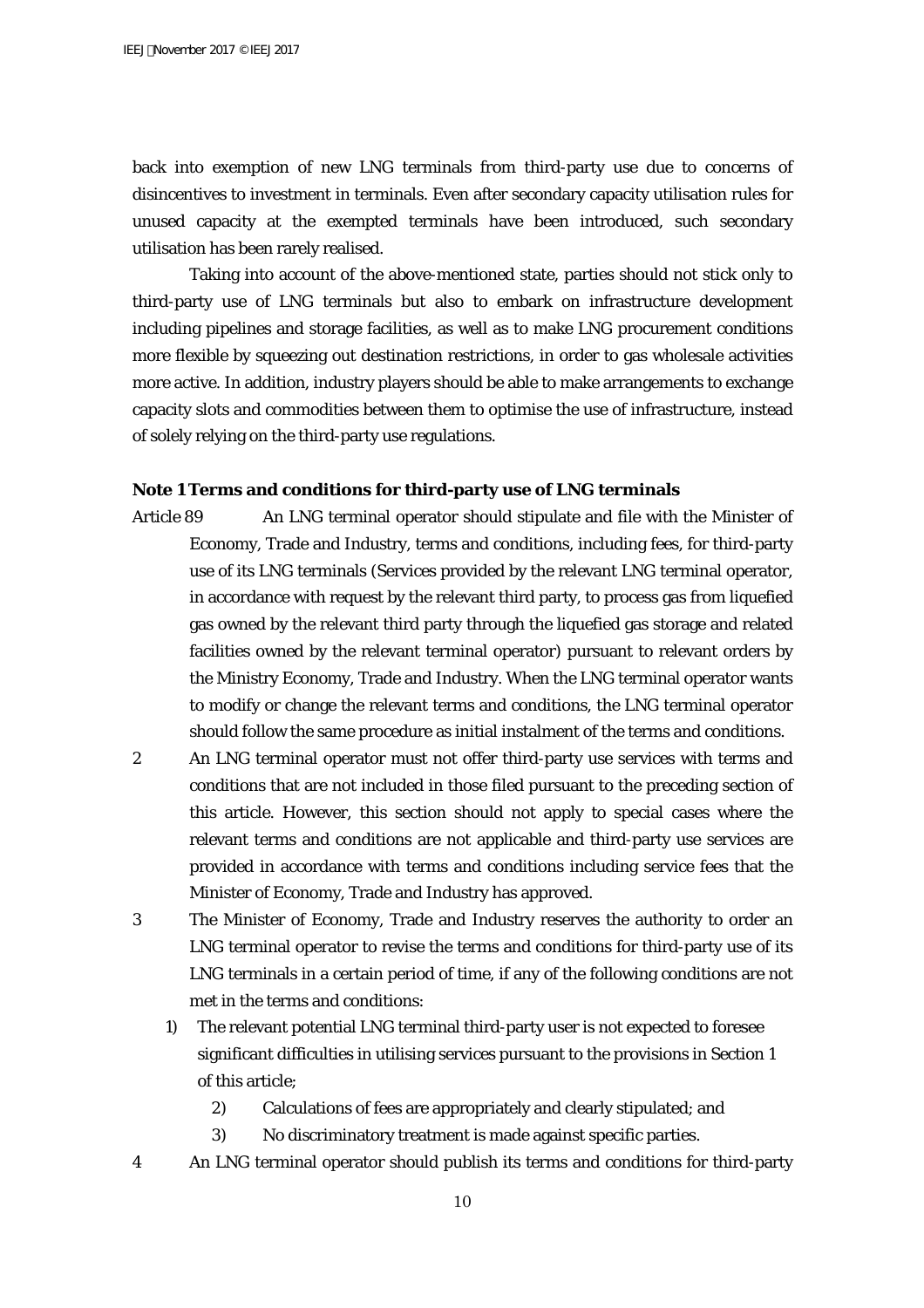use of its LNG terminals pursuant to relevant orders by the Ministry Economy, Trade and Industry, immediately after it files terms and conditions for third-party use of its LNG terminals pursuant to the Section 1 of this article.

5 The Minister of Economy, Trade and Industry reserves the authority to order an LNG terminal operator to offer third-party use services when the relevant LNG terminal operator without justifiable reasons rejects to provide services to third parties. The Minister reserves the authority to order the relevant LNG terminal operator to offer third-party use services in accordance with the terms and conditions filed pursuant to the Section 1 of this article.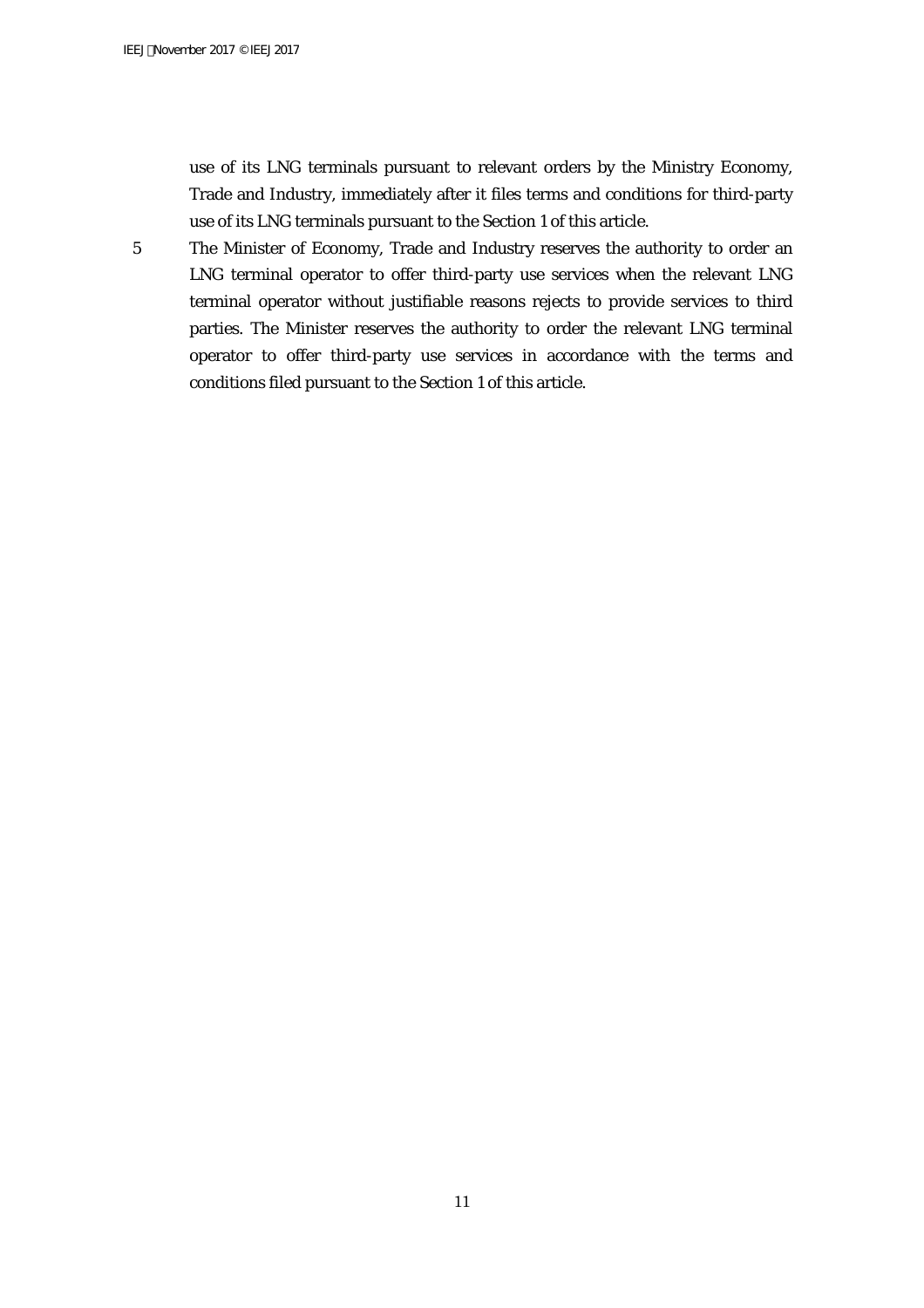|                 | Terminal operator                | Terminal                                                | Storage (kl) |  |
|-----------------|----------------------------------|---------------------------------------------------------|--------------|--|
| 1               | Hokkaido Gas                     | Ishikari LNG Terminal                                   | 380,000      |  |
| 2               | <b>JXTG Energy</b>               | Hachinohe LNG Terminal                                  | 280,000      |  |
| 3               | Nihonkai LNG                     | Nihonkai LNG Niigata Terminal                           | 720,000      |  |
| 4               | Inpex                            | Naoetsu LNG Terminal                                    | 360,000      |  |
| 5               | Tokyo Gas / Nijio                | Negishi LNG Terminal                                    | 999,000      |  |
|                 |                                  | Ohgishima LNG Terminal                                  | 850,000      |  |
|                 |                                  | Sodegaura LNG Terminal                                  | 1,385,000    |  |
|                 |                                  | Hitachi LNG Terminal                                    | 230,000      |  |
|                 | <b>TEPCO Fuel &amp; Power</b>    | Minami Yokohama Thermal Power                           | 181,000      |  |
|                 |                                  | <b>Station LNG Terminal</b>                             |              |  |
|                 |                                  | Sodegaura Thermal Power                                 | 1,275,000    |  |
|                 |                                  | <b>Station LNG Terminal</b>                             |              |  |
| 6               |                                  | Higashi Ohgishima Thermal                               | 540,000      |  |
|                 |                                  | <b>Power Station LNG Terminal</b>                       |              |  |
|                 |                                  | <b>Futtsu Thermal Power Station</b>                     |              |  |
|                 |                                  | <b>LNG Terminal</b>                                     | 1,110,000    |  |
| 7               | Shizuoka Gas                     | Sodeshi Terminal                                        | 337,200      |  |
| 8               | Toho Gas                         | Chita LNG Joint Terminal                                | 300,000      |  |
|                 | Chubu Electric Power             | Chita Midorihama Terminal                               | 620,000      |  |
|                 | Chita LNG                        | Chita LNG Terminal                                      | 640,000      |  |
|                 | Toho Gas<br>Chubu Electric Power | Toho Gas Yokkaichi Terminal                             | 160,000      |  |
| 9               |                                  | Chubu Electric Yokkaichi LNG                            | 320,000      |  |
|                 |                                  | Center                                                  |              |  |
|                 | 10 Chubu Electric Power          | Kawagoe Thermal Power Station                           |              |  |
|                 |                                  | <b>LNG Terminal</b>                                     | 840,000      |  |
|                 | 11 Osaka Gas                     | Senboku Terminal 1                                      | 320,000      |  |
|                 |                                  | Senboku Terminal 2                                      | 1,585,000    |  |
|                 |                                  | Himeji Terminal                                         | 740,000      |  |
| 12              | Kansai Electric Power            | Himeji LNG Terminal                                     | 520,000      |  |
|                 | Sakai LNG                        | Sakai LNG Center                                        | 560,000      |  |
|                 | 13 Mizushima LNG                 | Mizushima LNG Terminal                                  | 320,000      |  |
|                 | 14 Kyushu Electric Power         | Tobata Terminal                                         | 480,000      |  |
|                 | 15 Saibu Gas                     | Hibiki LNG Terminal                                     | 360,000      |  |
|                 | 16 Kyushu Electric Power         | Oita Terminal                                           | 460,000      |  |
| 17 <sup>1</sup> | Okinawa Electric Power           | Yoshinoura Thermal Power<br><b>Station LNG Terminal</b> | 280,000      |  |

**Note 2 Terminals covered by the third-party use regime**